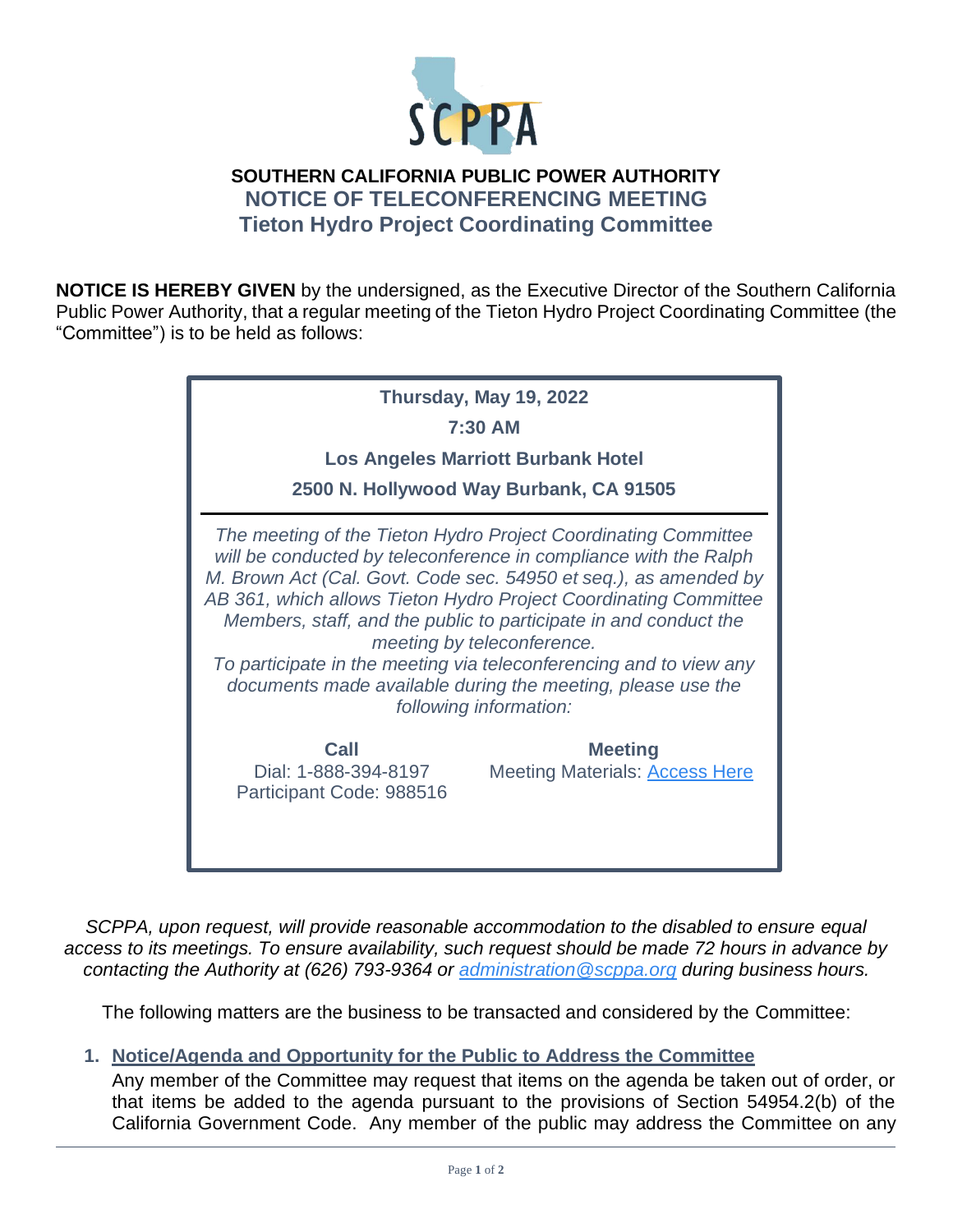item of interest to the public before or during the Committee's consideration of the item, provided the item is within the subject matter jurisdiction of the Committee.

## 2, Audit

The Committee will consider recommending to the SCPPA Board of Directors arrangements, to be determined at a future meeting of participants, for a third-party audit of the books and records of the Project Manager, any other Counterparty under any Project Agreement, and any cost reimbursable consultant or cost reimbursable contractor relevant to the Acquisition, development, administration and operation of the Tieton Hydro Project.

muhals. Webst

MICHAEL S. WEBSTER Executive Director Southern California Public Power Authority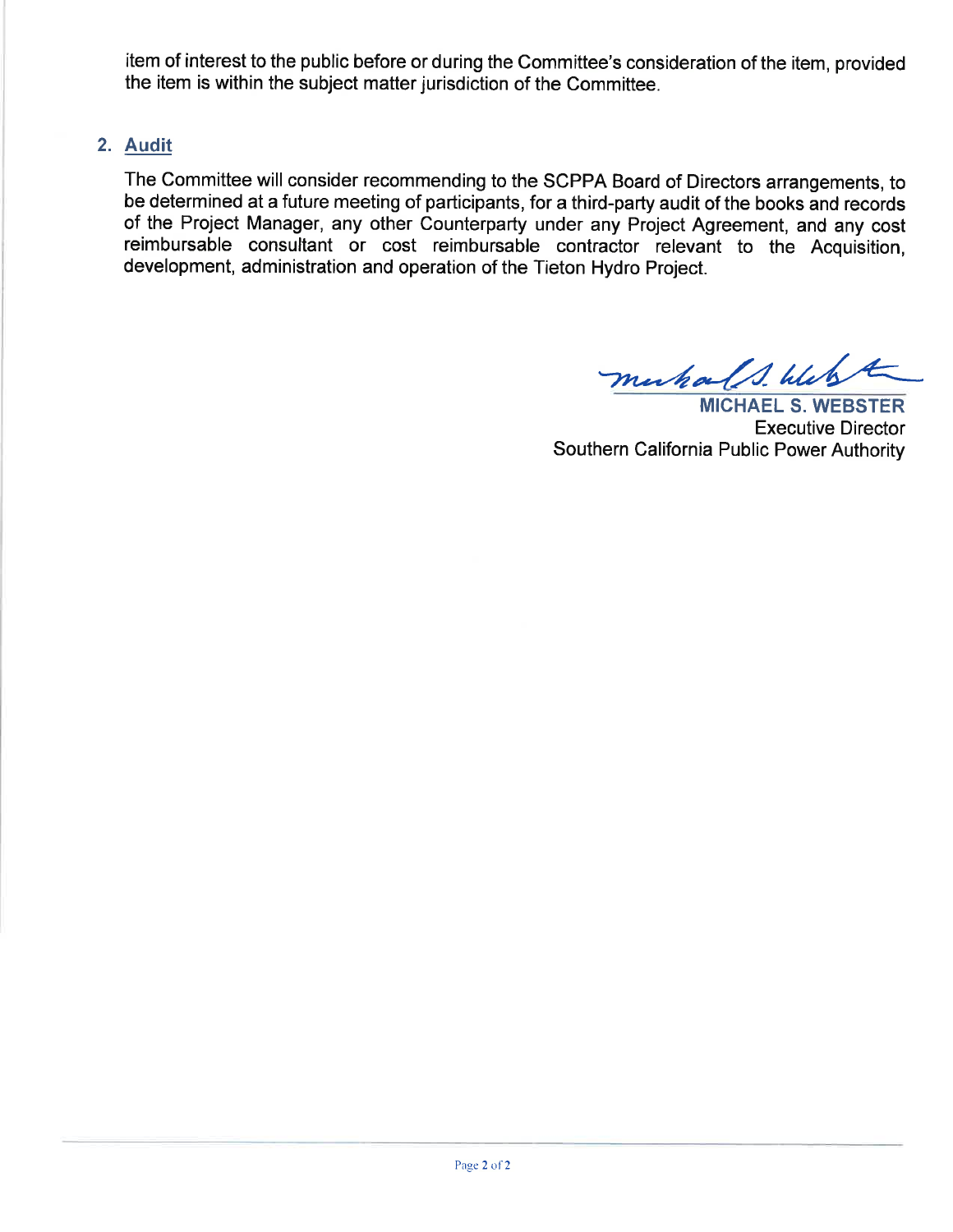

TIETON COORDINATING **COMMITTEE** 

*May 19,2022*